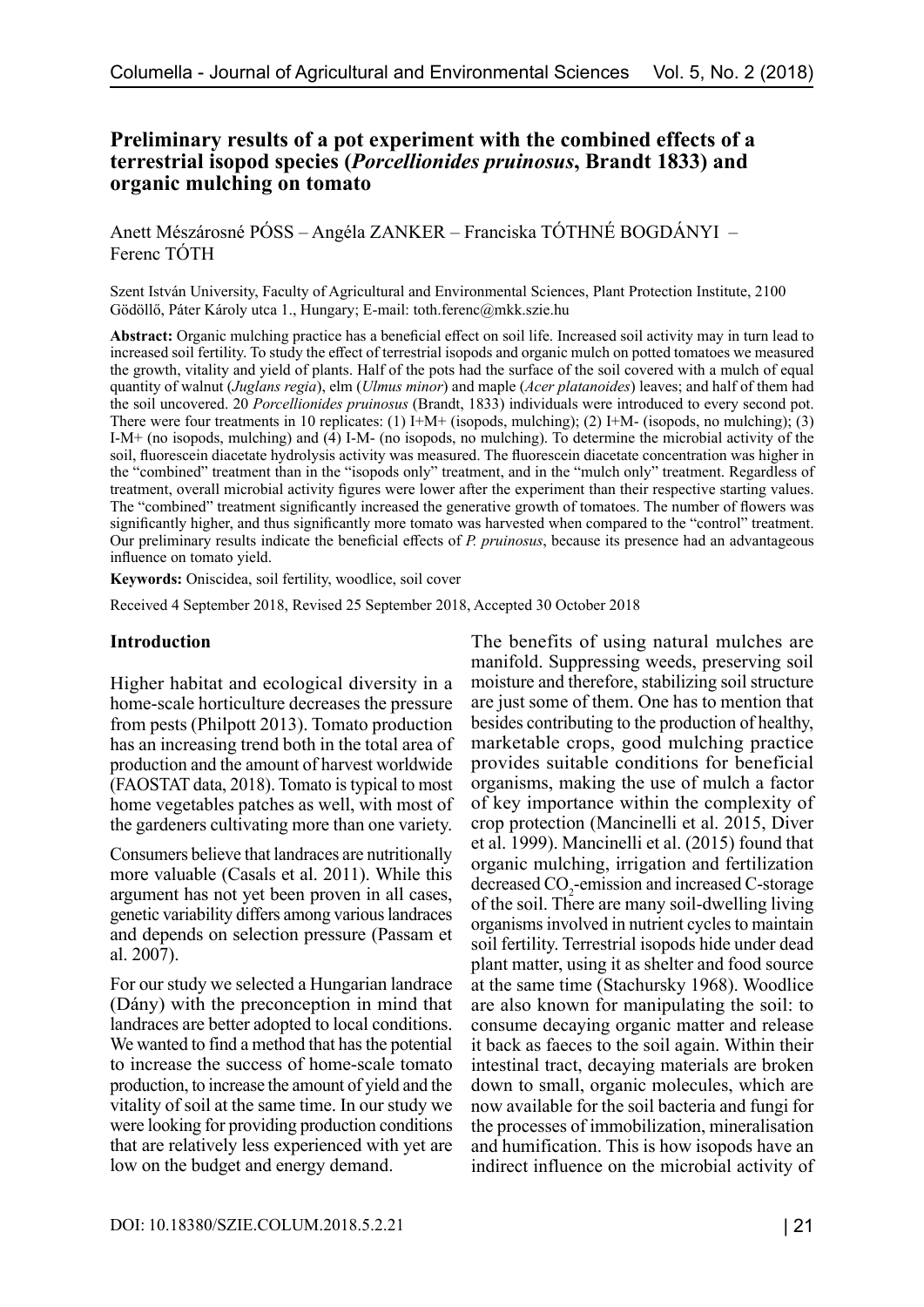the soil (Zimmer and Topp 1999; Lavelle et al. 2006; [Vilisics et al. 2012](https://doi.org/10.3897/zookeys.176.2470)). *Porcellionides pruinosus* was found the most abundant species in compost heaps (Farkas and Vilisics 2013).

The positive effect of mulching has been well documented in recent times ([Campiglia et al.,](http://www.sciencedirect.com/science/article/pii/S0304423811004183?via%3Dihub)  [2011, Shirgure, 2012, Kumar, 2014\),](http://www.sciencedirect.com/science/article/pii/S0304423811004183?via%3Dihub) and the beneficial effects of faecal pellets of woodlice and millipedes on the growth of test plants were proven in pot experiments (Gere 1956; [Farkas](http://bio.univet.hu/istib2017/res/10th_ISTIB_abstract_volume_2017_08_15.pdf)  [et al. 2017](http://bio.univet.hu/istib2017/res/10th_ISTIB_abstract_volume_2017_08_15.pdf)).

Therefore we expected mulching to increase the microbial activity of the soil, and tomato yield; and by adding (not faecal pellets but living individuals of) woodlice to the system, to further increase the beneficial effects of mulch. We also predicted that the lack of mulch would make woodlice leave the pots, and that in those pots there would be no significant change in either the microbial activity of the soil or in the yield.

# **Methods**

### *Selection of plants and test animals*

For our purposes, the regional cultivar Dány was used. This determinate, mid to late season variety is mainly for fresh consumption. It has a moderate growth vigour, and a strong foliage rejuvenation [\(ÖMKi 2015](http://www.biokutatas.hu/images/stories/kiadvanyok/paradicsom-mb-net.pdf)). The growing period for this variety was observed to start late March to early April with sowing, and to end mid to late September with the final harvests. Tomato seeds were sown in Florimo® general potting soil (*Sphagnum* moss peat, flat peat, organic humus, composted cattle manure, clay, fertilizer mixture, with a pH of  $6.4\pm0.5$ ). The plants were grown in greenhouse until the age of six weeks, when the seedlings were transplanted one by one into a pot. There were 40 pots with the same soil, one seedling per pot. Thereafter Isopods were placed into the pots with or without leaf litter.

Our test animal was Porcellionides pruinosus. Besides its simple availability and synanthropic lifestyle, this isopod became our test species because it responds well to various environmental circumstances and is easy to rear among artificial conditions.

*Porcellionides pruinosus* individuals were collected from the Regional Waste Management Center of Pusztazámor by handsorting. The animals were bred and kept at the Institute of Plant Protection of Szent István University. For identification we used the taxonomic key of [Farkas and Vilisics \(2013\).](http://www.smmi.hu/termtud/ns/ns23/89-124FarkasVilisics.pdf)

# *Experimental design*

The study started on 24 May 2016 in the experimental area of the Plant Protection Institute of the Szent István University in Hungary (SZIE NVI) in a partially covered glasshouse and it was terminated on 23 September 2016, after the growing period. Before distributing the same amount of potting soil ("Original soil") into every pot, the enzymatic activity of the soil was measured with *fluorescein diacetate* 



*Figure 1*. Pot experiment with four different treatments: studying the effect of the addition of mulch and isopods, using a tomato landrace variety as test plant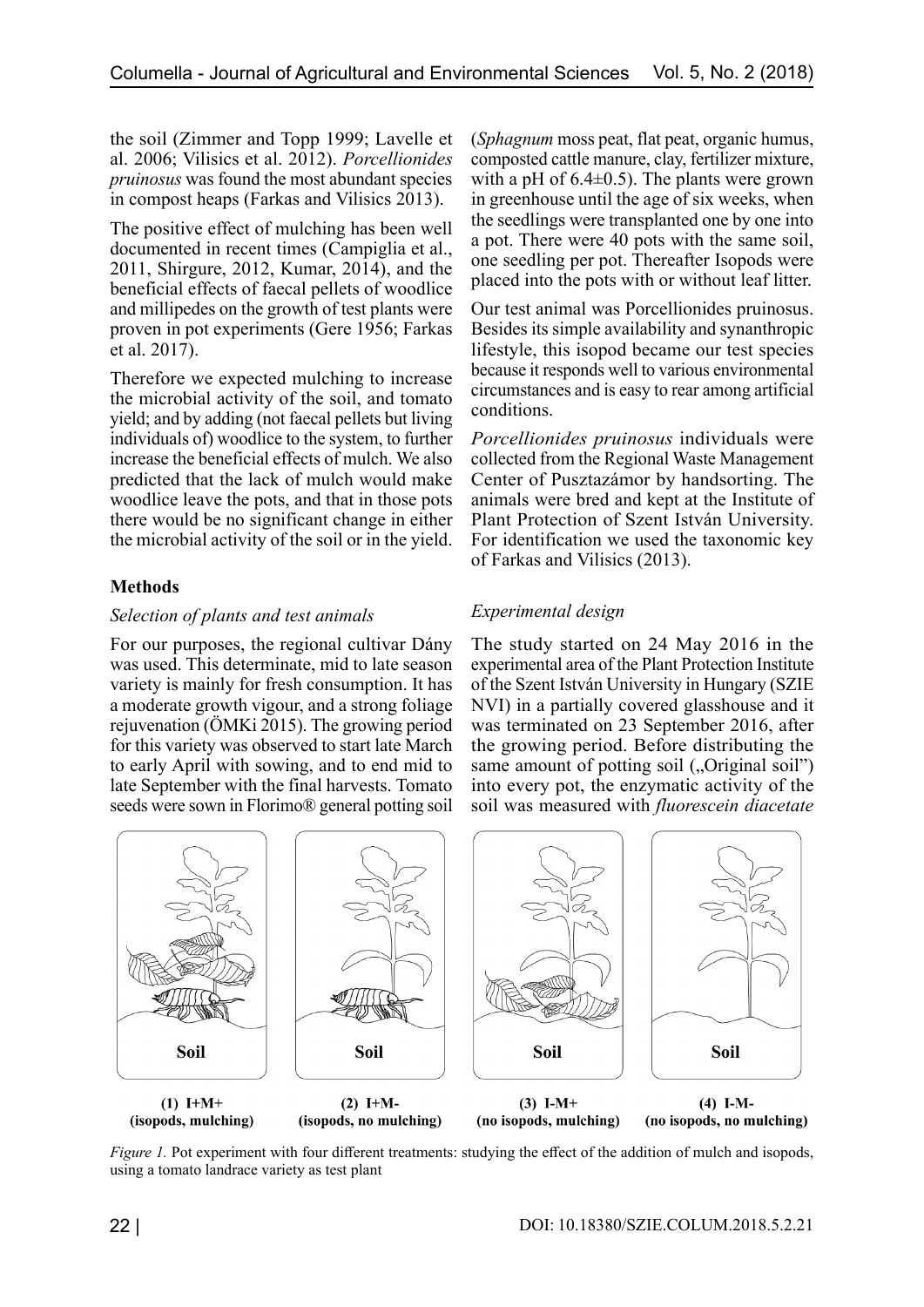**(***FDA***)** *hydrolysis assays* te ts. There were four treatments in 10 replicates as follows: (1) I+M+ (isopods, mulching); (2) I+M- (isopods, no mulching); (3) I-M+ (no isopods, mulching) and  $(4)$  I-M- (no isopods, no mulching) (Fig 1.).

### *Placement of Porcellionides pruinosus individuals and mulch*

In each I+ pot, 20 specimen of *P. pruinosus*  adults (with an average body weight of 228.5 mg) were placed. We chose to not differentiate between genders as this type of selection would have hurt the individuals, but gravid females were excluded. The number of individuals, adults and juveniles were counted at the completion of the experiment. Mulch material was collected from the surrounding areas: the mulch mixture contained walnut (*Juglans regia*), elm (*Ulmus minor*) and maple (*Acer platanoides*) leaf litter of local trees in a ratio of 1:1:1. Every mulched pot was covered with an average of 39.6 g of leaf matter. The soil of the pots was sieved at the end of the experiment, and the number of adult and juvenile isopods was recorded.

### *Soil microbial activity*

To measure and monitor the microbial activity of soil, we followed the method of SCHNÜRER and Rosswall (1982). Each pot was sampled before the experiment and at the end of the experiment again by taking 2 g of soil. Samples were incubated for two hours at 24°C with 10 ml sodium-phosphate buffer (60mM, pH= 7.6) and 100 µl of FDA (2 mg/l). The rotary shaker was set at 300 RPM. After two hours the reaction was halted by the addition of acetone (10 ml). The solution was sieved, and the amount of hydrolysed FDA was measured. Absorbance values were obtained by using a Haca DR/2000 spectrophotometer at 490 nm. Calibration curves were drawn using solutions of known fluorescein concentration, and thus, the amount of fluorescein obtained from our samples during the two-hour period was calculated. Each test was replicated ten times. The values were calculated for one gram of dry soil as mg of fluorescein.

### *Parameters of tomato*

Both the tomatoes and their respective pots were sampled every fortnight during the growing season. The number of flower buds, flowers and leaves were recorded. Indicators of maturity: the number of fruits, their weight were also measured. The number of flower buds, flowers and fruits, and the total weight fruits per plant were regularly monitored. Root weight was measured at the end of the growing season.

# *Statistical analyses*

Levene's test for homogeneity of variance, ANOVA with Tukey's posthoc test, Kruskal-Wallis test with Mann-Whitney pairwise comparisons and Welch test (PAST® program: Hammer et al 2001) were used for statistical analyses.

### **Results**

### *Soil microbial activity*

The fluorescein concentration values  $(\mu g/ml)$  of treatments revealed that the addition of mulch material resulted in higher microbial activity  $(Fig. 2)$   $(F=14.35, df=21.77, p=7.015x10^{-6}).$ 

Regardless of the presence of isopods, there was a significant difference between treatments with or without mulch, that is, between treatmentsww



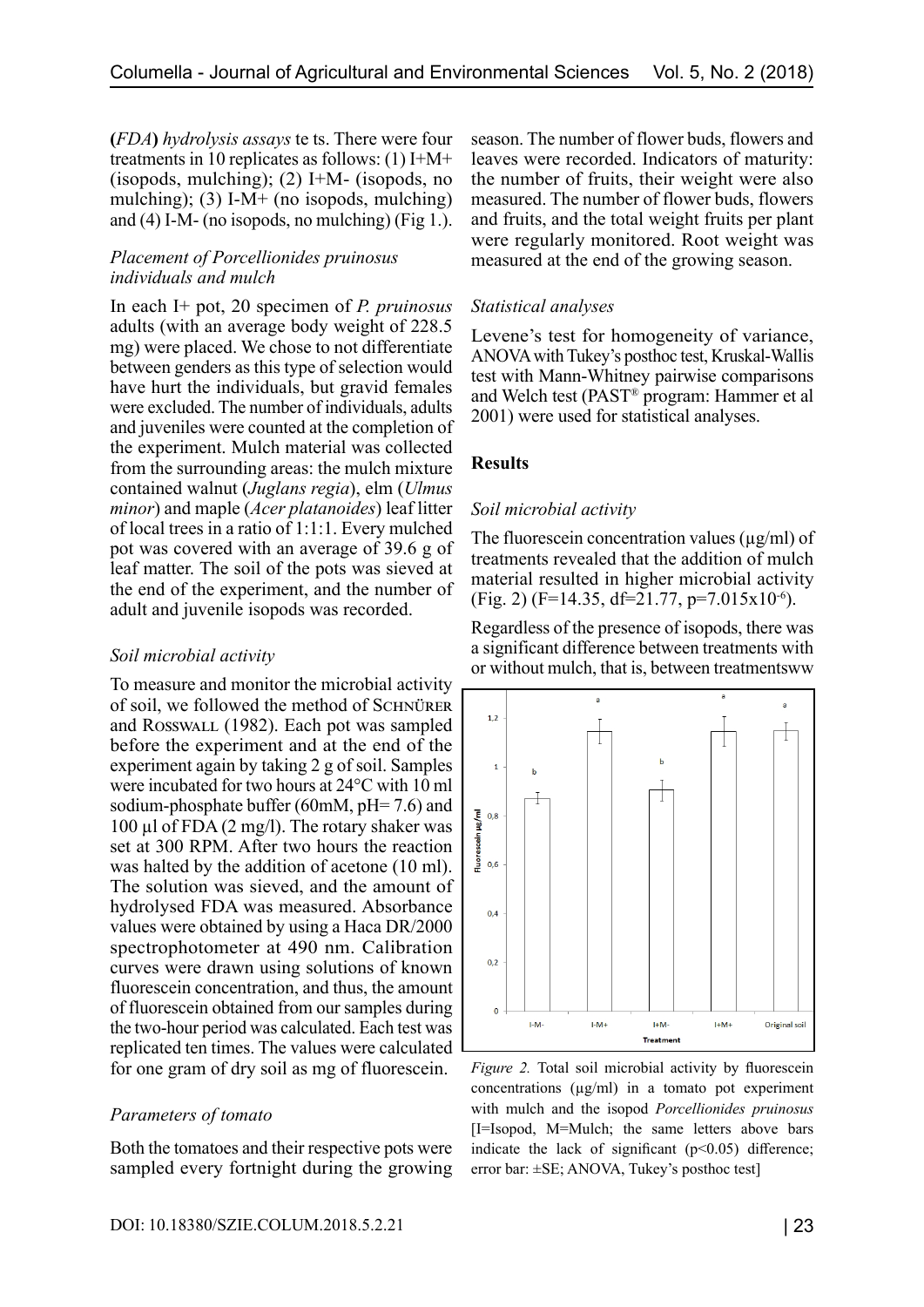

*Figure 3.* The number of *Porcellionides pruinosus* individuals at the end of a tomato pot experiment where isopods and mulch were both added to the soil [I=Isopod, M=Mulch; the same letters above bars indicate the lack of significant (p<0.05) difference; error bar: ±SE; Kruskal-Wallis test, Mann-Whitney pairwise comparisons]

I-M- and I-M+; and between treatments I+Mand I+M+. The fluorescein values measured for the two no-mulch treatments (I-M- and I+M-) were also significantly lower than the initial values (Original soil) measured prior to the pot experiment. Statistical analysis confirmed that the original microbial activity of the soil was not significantly different from the values obtained in treatments with mulch (I-M+ and I+M+) but was significantly higher than those without mulch  $(I-M-)$  and  $(I+M-)$  (Annex 1).

### *Porcellionides pruinosus and mulch*

The number of *Porcellionides pruinosus* individuals at the end of the experiment was lower than initially, but mulching had a beneficial



#### *Parameters of tomato*

#### *Number of flower buds, flowers and leaves*

No significant difference was found in the maximum number of flower buds and leaves between the treatments (Annexes 3-4) There was a significant difference however, in the maximal number of flowers (F=5.246, df=19.83, p=0.008; CI95% and average I-M- 0.682 and 3.9, I-M+ 0.787 and 5.5, I+M- 0.889 and 4.5,



*Figure 4.* The maximum number of tomato flowers in a pot experiment studying the effect of *Porcellionides pruinosus* and mulch [I=Isopod, M=Mulch; the same letters above bars indicate the lack of significant (p<0.05) difference; error bar: ±SE; ANOVA, Tukey's post hoc test]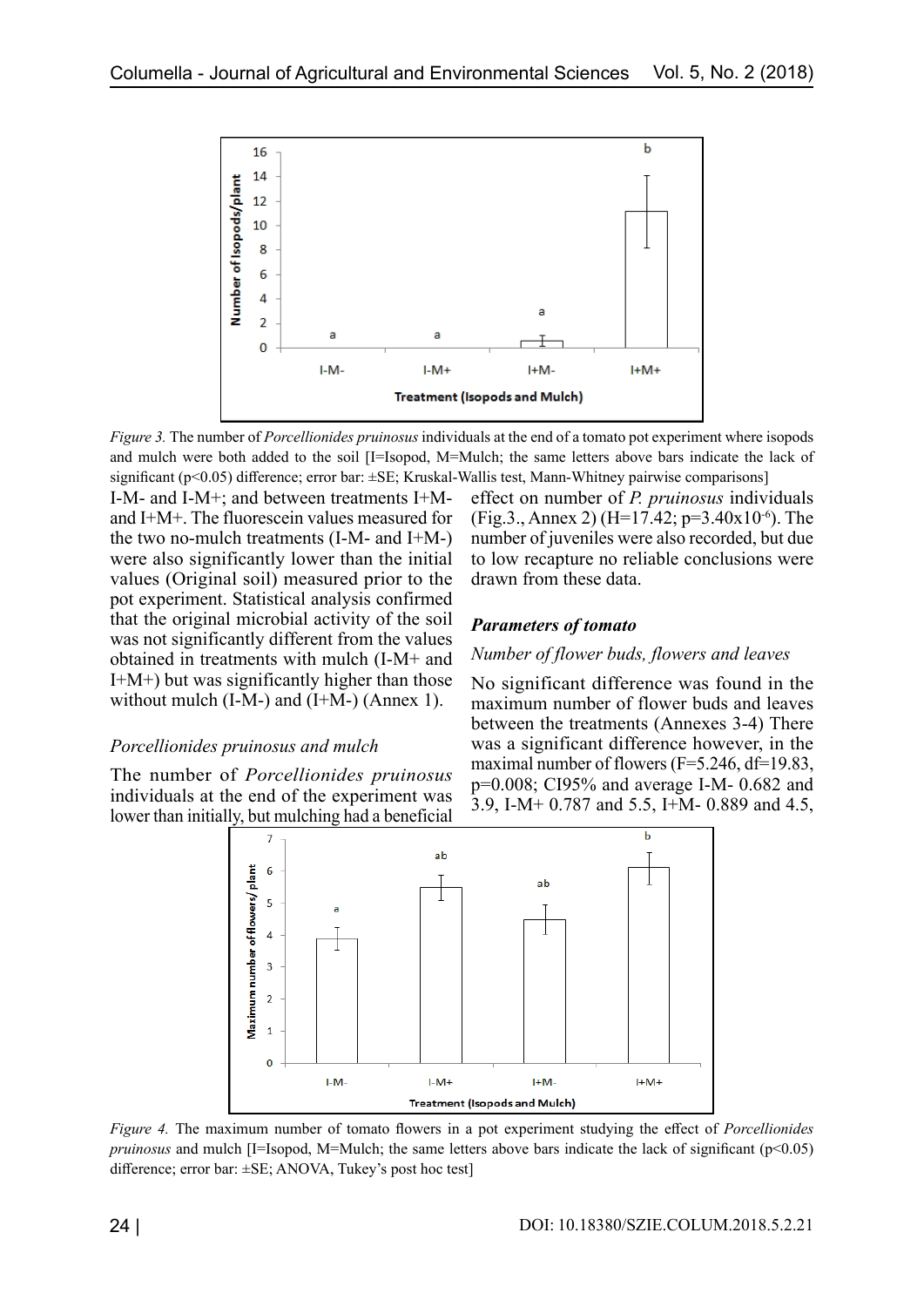

*Figure 5.* Tomato yield according to the presence or lack of a woodlice species, *Porcellionides pruinosus* and mulch in a tomato pot experiment [I=Isopod, M=Mulch; the same letters above bars indicate the lack of significant ( $p$ <0.05) difference; error bar:  $\pm$ SE; ANOVA, Tukey's post hoc test]

I+M+ 0.989 and 6.1; Tukey's pairwise I+M+ 0.005) (Fig. 4, Annex 5).

When only isopods were added (I+M-), the decreasing trend in the number of flower buds and flowers was slower than in any of the other treatments.

### *The number of fruits, their weight and root weight*

None of the treatments had a significant effect on the number of fruits per plant ( $p=0.079$ ).

Neither the addition of isopods, nor the addition of mulch alone had a significant effect on fruit weight, but isopods and mulch together had a recognizable effect on tomato yield (F=5.78. df=19.76.  $p=0.005$ ) (Annex 6).

The effect of adding isopods to pots on tomato yield is recognizable (p=0.013).

On the other hand, no significant difference was recorded when only mulch was added (M+). According to these results, the difference between the yield of tomato plants treated and those not treated with isopods was statistically not proven. None of the treatments alone had a significant effect on the number of fruits harvested, but there was a significant dissimilarity between the effect of the "combined" (I+M+) and the "control" (I-M-) treatment on the weight of the yield (Fig. 5).

Measuring the dry and fresh matter content of the roots revealed that none of the treatments had a significant influence on the growth of the root system ( $p = 0.486$ ). Yield (fruit weight per plant) kept increasing continuously as the season wore on. The increase was the highest with the "mulch only" (I-M+) treatment; and its values were followed by the values of the "combined" treatment  $(I+M+)$  (Fig. 6).



*Figure 6.* Cumulative tomato yield growth during the experiment with four treatments (I=Isopod, M=Mulch) in a tomato pot experiment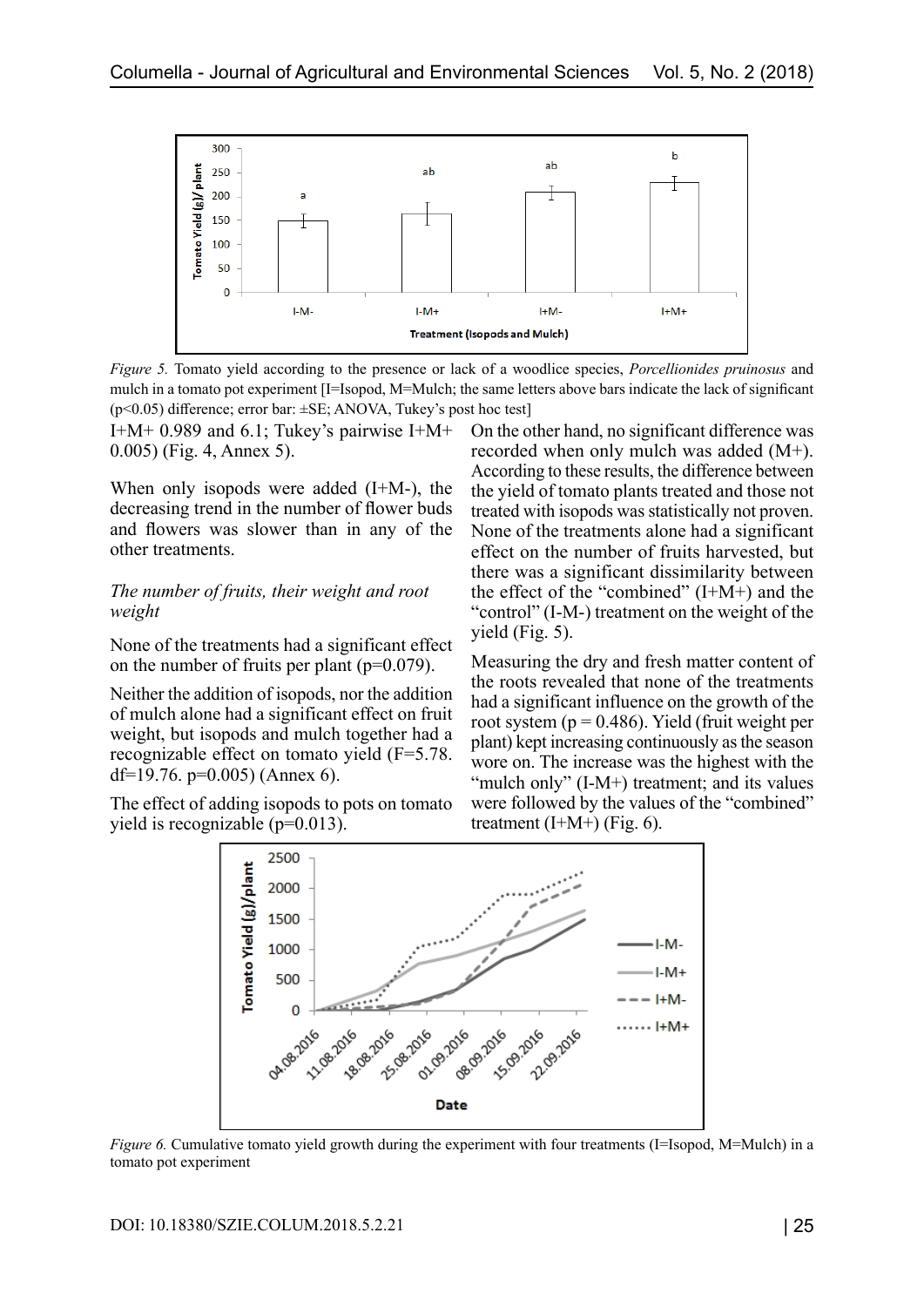# **Discussion**

Adding mulch alone did not have a significant effect on tomato yield, but a combination of mulch and isopods did. While [Tuf and Tufová](http://147.213.211.222/node/2528)  [\(2005\)](http://147.213.211.222/node/2528) claimed that soil macroinvertebrates, due to their role in the ecosystem, increase soil fertility, we only recorded a significant effect of macroinvertebrates when combined with mulch.

Since the type and origin of mulch materials may have an impact on production indicators ([Zribi et al. 2015\),](http://www.sciencedirect.com/science/article/pii/S0167198714002682?via%3Dihub) based on our previous studies (Fehér et al, 2017), we now decided to use organic mulch and in particular, the locally available leaf litter: an even mixture of walnut (*Juglans regia*), elm (*Ulmus minor*) and maple (*Acer platanoides*). Similarly to our experiment, [Förster et al. \(2006\)](https://www.researchgate.net/publication/248907423_Plant_growth_and_microbial_activity_in_a_tropical_soil_amended_with_faecal_pellets_from_millipedes_and_woodlice) also mulched with a various mixture of forest leaves, but in their set up faecal pellets of millipedes and woodlice were also added to crops, while we preferred to use the organisms themselves, which were found useful by Tantachasatid et al. (2017) in their experiment. Our prediction, based on the results of [Förster et al. \(2006\)](https://www.researchgate.net/publication/248907423_Plant_growth_and_microbial_activity_in_a_tropical_soil_amended_with_faecal_pellets_from_millipedes_and_woodlice) was proven: soil microbial activity declined in the absence of mulch in our treatments. Without a proper organic cover, soil was more prone to desiccation, its microbial activity decreased, and it also failed to provide isopods with habitat and shelter.

Within this limited timeframe of our present experiment mulch material did not have the time to enhance the nutrient content of the soil. We believe mulch provided a habitat and a shelter for our isopods as was found by Diekötter et al (2010). Similarly to a natural environment, isopods were not confined: they had the ability to leave the pots, and we assume that they hardly ever found their way back to the same, or to any pot. Where there were none at the beginning, none was found at the termination of the experiment either. No new isopods settled to pots, and migration was low, probably because it was hindered by the mulch leaves. In the end the number of juveniles was measured but it is not a reliable data because the sex ratio was not determined before the experiment.

Individuals of *Porcellionides pruinosus* contributed to leaves being decomposed and buried into the soil, although the contribution was definitely smaller than that of the dung beetle, also considered an ecosystem engineer ([Johnson et al. 2016](http://onlinelibrary.wiley.com/doi/10.1111/1365-2435.12582/abstract)). This raises the question: would the impact of isopods on soil and plant have been higher had the isopods been introduced in considerably larger numbers. If so, is there an optimum number of individuals to be introduced. Is this optimum amount different for each isopod species, for soil types, and in general, what influence ecological conditions have on this data? To answer these questions, further studies are needed.

# **Conclusions**

Our preliminary results indicate the beneficial effects of the combined application of leaf litter mulch and *Porcellionides pruinosus* on tomato yield.

The observation that isopods were found only in pots where they were introduced at the beginning of the experiment may suggest that these animals do not leave their micro-environment when the conditions were favourable for their survival. One may thus suspect that the useful influence of isopods is only present when the conditions favoured by these arthropods are created within the course of crop production protocol, that is, when mulching is part of the management.

We propose to test this innovative system in larger scale experiments. The biomass quantity of woodlice in our experiment was not remarkable enough and more experiments with higher isopod density are suggested.

We consider treating production areas with mulch and isopods a preliminary step in elaborating a new element of technology in crop production. We contemplate the possibilities of expanding our studies to a larger scale, to arable lands. At present, *P. pruinosus* is already a marketable item: it is reared mainly as prey (e.g. [http://](http://www.ebay.co.uk/itm/40-Isopods-Porcellionides-pruinosus-Dart-frog-Newts-and-Salamander-food-culture-/171520772125) [www.ebay.co.uk/itm/40-Isopods-](http://www.ebay.co.uk/itm/40-Isopods-Porcellionides-pruinosus-Dart-frog-Newts-and-Salamander-food-culture-/171520772125)*Porcellionidespruinosu*[s-Dart-frog-Newts-and-Salamander-food](http://www.ebay.co.uk/itm/40-Isopods-Porcellionides-pruinosus-Dart-frog-Newts-and-Salamander-food-culture-/171520772125)[culture-/171520772125](http://www.ebay.co.uk/itm/40-Isopods-Porcellionides-pruinosus-Dart-frog-Newts-and-Salamander-food-culture-/171520772125), [https://www.insecte.org/](https://www.insecte.org/forum/viewtopic.php?t=134763) [forum/viewtopic.php?t=134763](https://www.insecte.org/forum/viewtopic.php?t=134763), [https://argiope.se/](https://argiope.se/ovogram/) [ovogram/](https://argiope.se/ovogram/)**).** We suggest a series of detailed studies to take other steps towards the commercial sale of isopods to enhance soil fertility.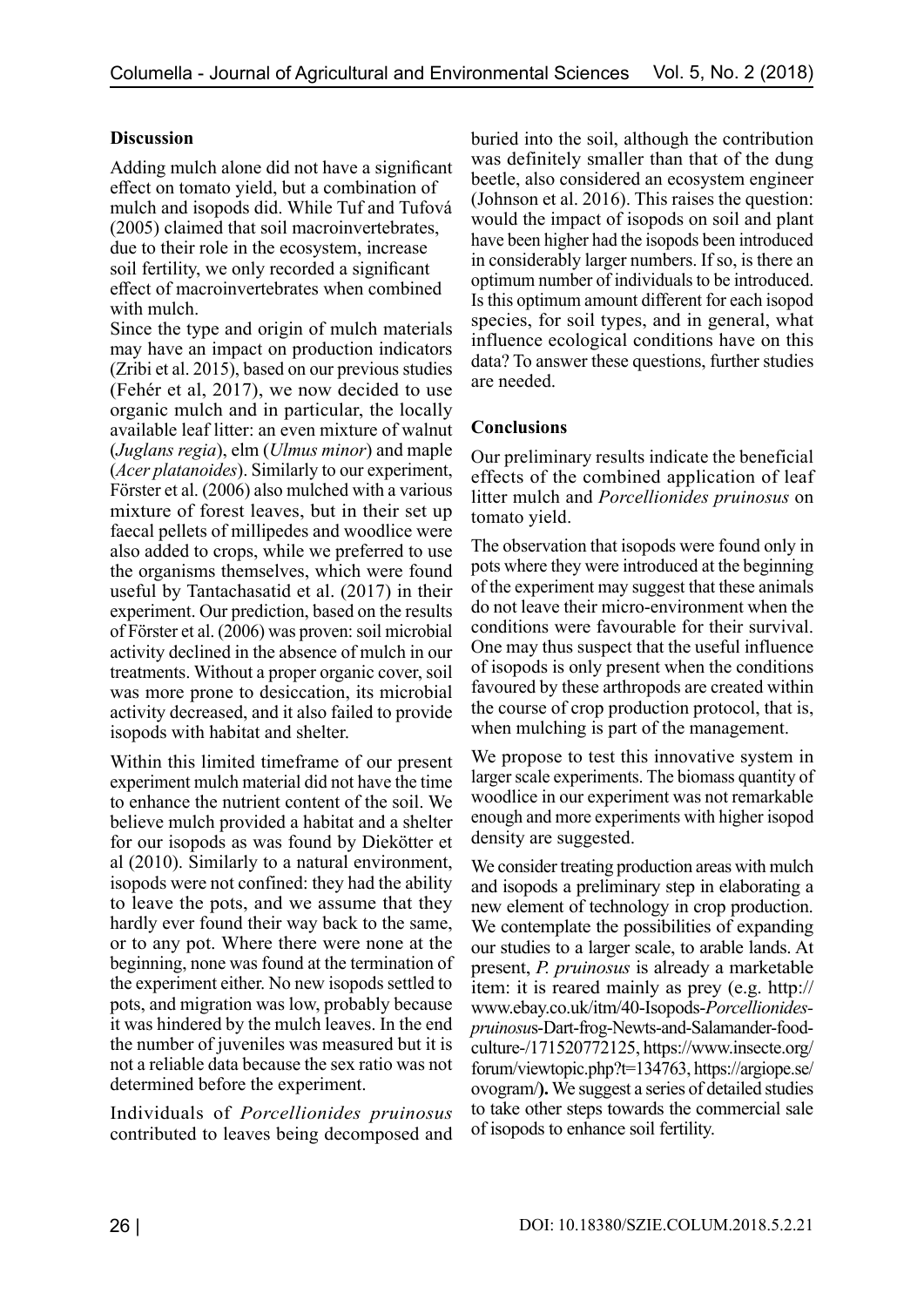### **Acknowledgements**

The authors would like to express their appreciation to Dr. Elizabeth Hornung and Dr. Diána Csonka for their comments and guidance during our research. The authors would like to thank Dr. Sándor Farkas for the revision of the text and Zita Lakiné Sasvári for her valuable help in determining the fluorescein concentration of our soil samples. We were glad to work with Krisztina Boziné Pullai (ÖMKi, PhD student, SZIU) and Renáta Petrikovszki (PhD student, SZIU). This research was partly supported by the Higher Education Institutional Excellence Program (1783- 3/2018/FEKUTSTRAT) awarded by the Ministry of Human Capacities within the framework of plant breeding and plant protection researches of Szent István University, and by the ÚNKP-17-3 and ÚNKP-18-3 New National Excellence Program of the Ministry of Human Capacities

#### **References**

- Birkás M (2010): Long-term experiments aimed at improving tillage practices. Acta Agronomica Hungarica, 58 (Suppl.): 75-81. DOI: 10.1556/AAgr.58.2010.Suppl.1.11
- Campiglia E, Mancinelli R, Radicetti E (2011): Influence of no-tillage and organic mulching on tomato (*Solanum lycopersicum* L.) production and nitrogen use in the mediterranean environment of central Italy. Scientia Horticulturae 130, 588-598. DOI:10.1016/j.scienta.2011.08.012.
- Casals J, Pascual L, Canizares J, Cebolla-Cornejo J, Casanas F, Nuez F (2011): The risks of success in quality vegetable markets: Possible genetic erosion in Marmande tomatoes (Solanum lycopersicum L.) and consumer dissatisfaction. Scientia Horticulturae, 130, 78-84 DOI: 10.1016/j.scienta.2011.06.013
- Diekötter T, Wamser S. Wolters V, Birkhofer K (2010): Landscape and management effects on structure and function of soil arthropod communities in winter wheat. Agriculture, Ecosystems & Environment 137 (1-2), 108-112. ISSN 0167-8809, DOI: [10.1016/j.agee.2010.01.008](https://doi.org/10.1016/j.agee.2010.01.008)
- Diver S, Kuepper G, Born H (1995) Organic tomato production. National Center for Appropriate Technology (ATTRA) Publication #CT073/149 NCAT IP439.
- FAOSTAT (www.fao.org/faostat/en/#home) [Retrieved 15-06-2018]
- Farkas S, Otártics MZs, Mátics R (2017): Possible ecosystem services of terrestrial isopods. Abstract Book of the 10th International Symposium on Terrestrial Isopod Biology p. 7-8. ISBN: 978-963-87343-9-6
- Farkas S, Vilisics F (2013): Magyarország szárazföldi ászkarák faunájának határozója (Isopoda: Oniscidea), Kaposvár. Natura Somogyiensis 23, 89-124.
- Fehér A, Mészárosné Póss A, Turóczi Gy, Tóth F (2017) Különböző szerves talajtakaró anyagok hatása a burgonya ép gumókihozatalára, valamint károsító- és nem károsító-eredetű minőségromlására. Növényvédelem 53 (9): 399-404.
- Südiné F.A, Mészárosné Póss A, Tóth F, Turóczi Gy (2017): Termésnövelés és károsítók elleni védekezés burgonyában szerves talajtakaró anyagokkal. Biokultúra 28 (5): 14-15.
- Förster B, Muroya K, Garcia M (2006): Plant growth and microbial activity in a tropical soil amended with faecal pellets from millipedes and woodlice. Pedobiologia 50: 281-290. DOI:10.1016/j.pedobi.2006.03.001
- Gere G (1956): Erdei avarfogyasztó Diplopoda és Isopoda fajok humifikációs szerepének vizsgálata növénynevelési módszerrel / The role of diplopods and isopods in humification studied with plant growing method. Állattani Közlemények 45: 284-293.
- Gregory S (2009): Woodlice and waterlice (Isopoda: Oniscidea & Asellota) in Britain and Ireland. Field Studies Council/Centre for Ecology & Hydrology, ISBN: 10-0955767288, ISBN-13: 978-0955767289
- Hammer Ø, Harper DAT, Ryan PD (2001): PAST: Paleontological statistics software package for education and data analysis. Palaeontologia Electronica 4 (1): 4-9.
- Johnson SN, Lopaticki G, Barnett K, Facey SL (2016): An insect ecosystem engineer alleviates drought stress in plants without increasing plant susceptibility to an above-ground herbivore. Functional Ecology 30 (6): 894- 902. DOI: 10.1111/1365-2435.12582
- Kumar R, Sood S, Sharma S, Kasana RC, Pathania VL, Singh B, Singh RD (2014): Effect of plant spaceing and organic mulch on growth, yield and quality of natural sweetener plant Stevia and soil fertility in western Himalayas International Journal of Plant Production 8(3):311-334 [www.researchgate.net/publica](http://www.researchgate.net/publication/262263478_Effect_of_plant_spacing_and_organic_mulch_on_growth_yield_and_quality_of_natural_sweetener_plant_Stevia_and_soil_fertility_in_western_Himalayas)tion/262263478 Effect of plant spacing and organic mulch on growth yield and quality of natural sweetener plant Stevia and soil fertility in western Himalayas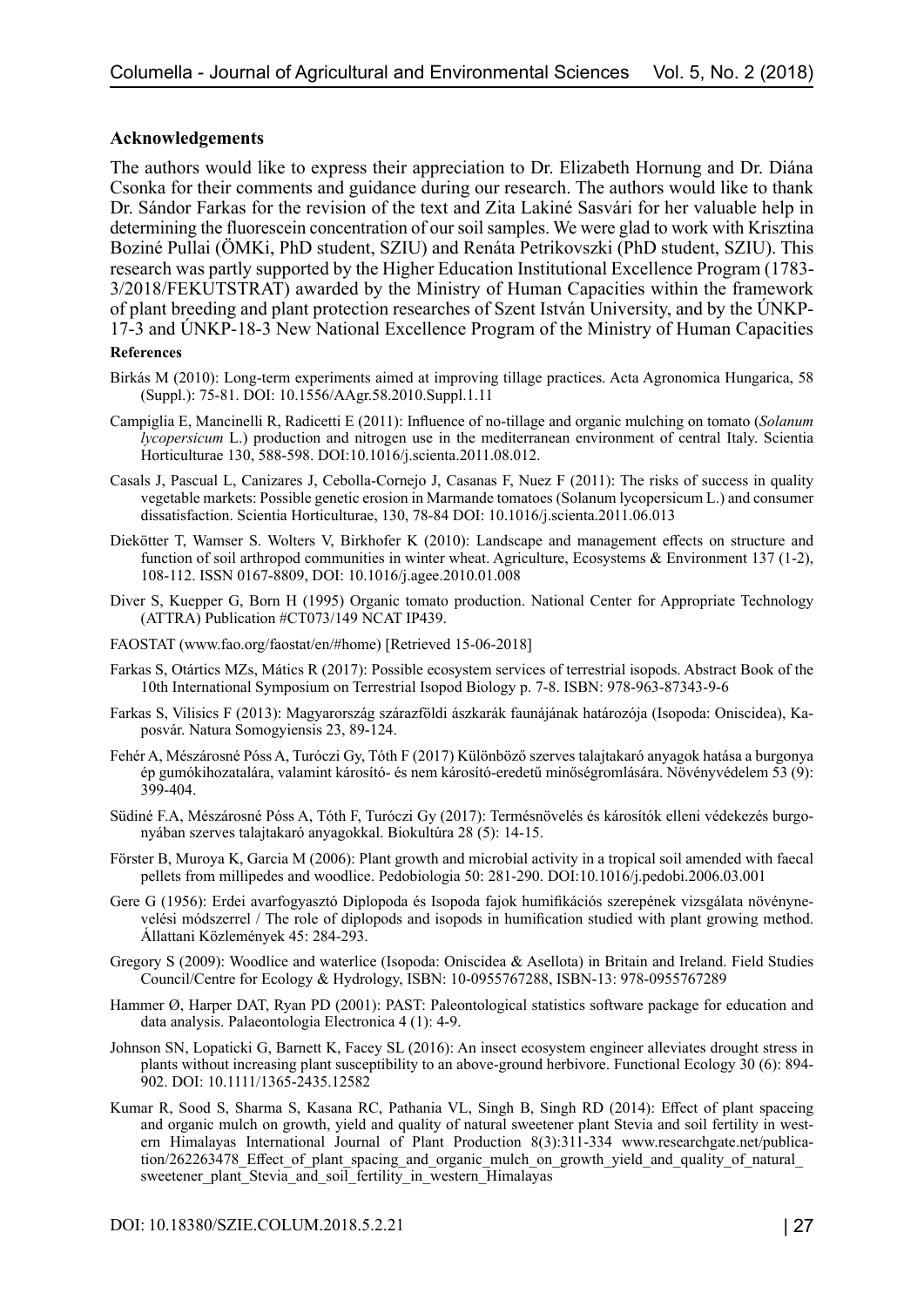- Lavelle P, Decaëns T, Aubert M, Barot S, Blouin M, Bureau F, Margerie P, Mora P, Rossi JP (2006): Soil invertebrates and ecosystem services. European Journal of Soil Biology 42: S3-S15 DOI:/10.1016/j.ejsobi.2006.10.002
- Loksa I (1988) Ászkarákok In: Jermy T, Balázs K (Eds) A növényvédelmi állattan kézikönyve I. Akadémiai Kiadó, Budapest, 177–182.
- Mancinelli R, Marinari S, Brunetti P, Radicetti E, Campiglia E (2015): Organic mulching, irrigation and fertilization affect soil CO2 emission and C storage in tomato crop in the Mediterranean environment. Soil & Tillage Research 152: 39-51 DOI: [10.1016/j.still.2015.04.001](https://doi.org/10.1016/j.still.2015.04.001)
- Ömki Tomato (2015)<http://www.biokutatas.hu/images/stories/kiadvanyok/paradicsom-mb-net.pdf>
- Passam HC, Karapanos IC, Bebeli PJ, Savvas D (2007): A review of recent research on tomato nutrition, breeding and post-harvest technology with reference to fruit quality. The European Journal of Plant Science and Biotechnology. 1 (1): 1-21.
- Philpott SM. (2013): Biodiversity and Pest Control Services. In: Levin S.A. (ed.) Encyclopedia of Biodiversity Second Edition, Waltham, MA: Academic Press. Volume 1, pp. 373-385.
- Schnürer J, Rosswall T (1982): Fluorescein diacetate hydrolysis as a measure of total microbial activity in soil and litter. Applied and Environmental Microbiology, 43(6): 1256-1261. DOI:10.1016/0038-0717(85)90036-7
- Shirgure, PS (2012): Sustainable acid lime fruit production and soil moisture conservation with different mulches. Agricultural Engineering Today 36 (3): 21-26. https://www.researchgate.net/publication/295504007\_Sustainable Acid Lime Fruit Production and Soil Moisture Conservation with Different Mulches
- Stachursky A (1968): Emigration and mortality rates and the food-shelter conditions of *Lygidium hypnorum* L. (Isopoda). Ekologia Polska, Seria A, 16: 445-459.
- Sutton SL, Hassall M, Willows R, Davis RC, Grundy A, Sunderland KD (1984): Life histories of terrestrial isopods: a study of intra- and interspecific variation. – Symp. Zool. Soc. Lond. 53: 269-294.
- Tantachasatid, P, Boyer J, Thanisawanyankura S, Séguy L, Sajjaphan K (2017): Soil macrofauna communities under plant cover in a no-till system in Thailand. Agriculture and Natural Resources, 51 (1): 1-6, ISSN 2452- 316X, DOI: [10.1016/j.anres.2016.08.004](https://doi.org/10.1016/j.anres.2016.08.004).
- Tuf I H, Tufová J (2005): Communities of terrestrial isopods (Crustacea: Isopoda: Oniscidea) in epigeon of oak-hornbeam forests of SW Slovakia – Ekológia 24: 114-123.
- Vilisics F, Szekeres S, Hornung E (2012): Size dependent differences in litter consumption of isopods: preliminary results. ZooKeys 176, 247-259 DOI:10.3897/zookeys.176.2470
- Zimmer M, Topp W (1999): Relationship between woodlice and microbial density and activity in the field. Biol Fertil Soils 30: 117. DOI:10.1007/s003740050597
- Zribi W, Aragüés R, Medina E, Faci JM (2015): Efficiency of inorganic and organic mulching materials for soil evaporation control. Soil & Tillage Research 148: 40-45. DOI:10.1016/j.still.2014.12.003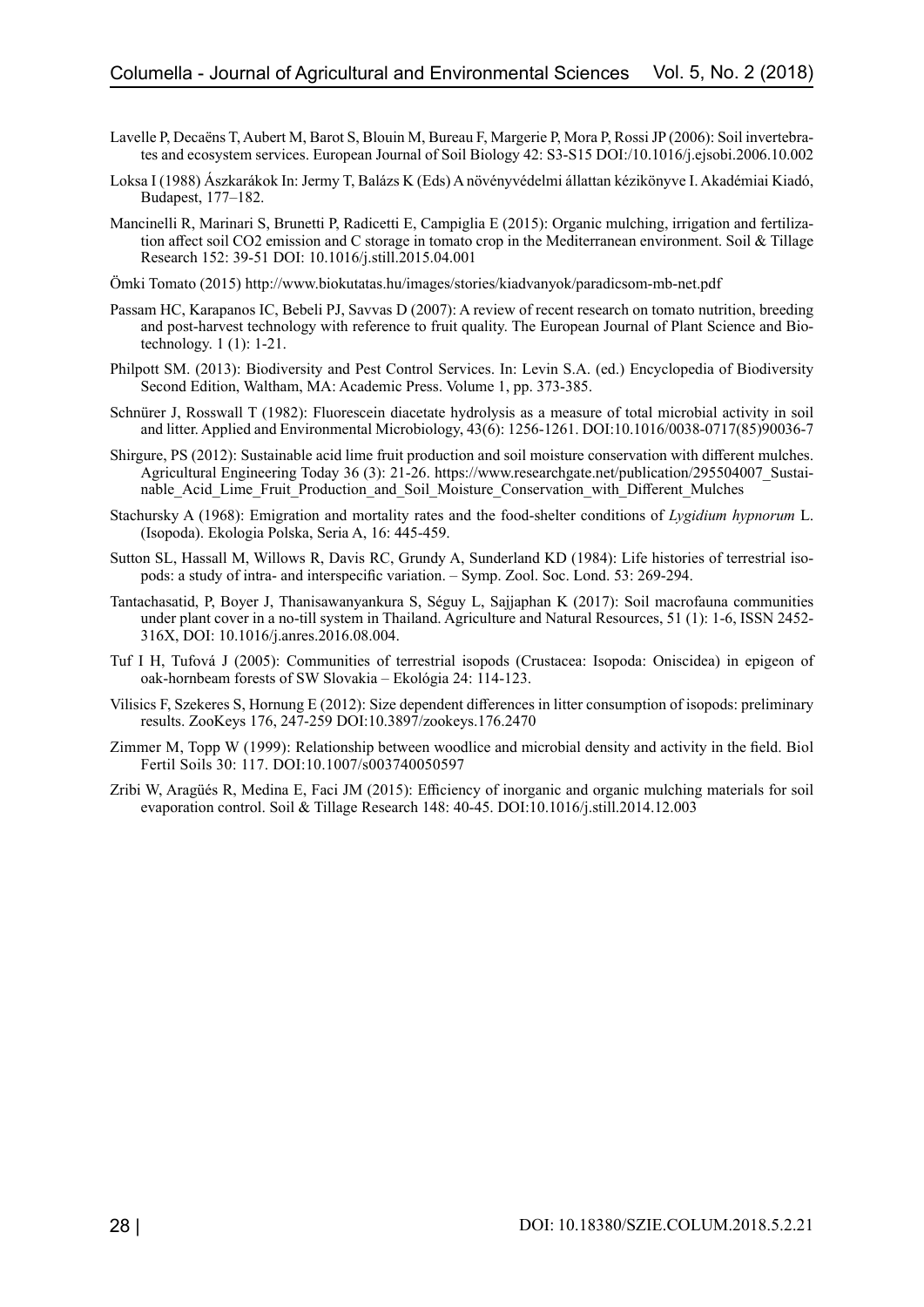## **Annexes**

|  |  | Annex1: Soil microbial activity |  |
|--|--|---------------------------------|--|
|--|--|---------------------------------|--|

|                                  | $I-M-$      | $I-M+$         | $I+M-$      | $I+M+$    | <b>Original soil</b> |
|----------------------------------|-------------|----------------|-------------|-----------|----------------------|
| Average                          | 0.8736      | 1.1477         | 0.9068      | 1.1473    | 1.1486               |
| Deviation                        | 0.075020294 | 0.1602         | 0.13805297  | 0.1943    | 0.115313293          |
| <b>SE</b>                        | 0.0237235   | 0.0506         | 0.04365618  | 0.0614    | 0.036465265          |
| CI 95%                           | 0.046497205 | 0.0993         | 0.08556454  | 0.1204    | 0.071470606          |
| One-way ANOVA                    |             |                |             |           |                      |
|                                  | Sum of sqrs | df             | Mean square | F         | p(same)              |
| Between groups:                  | 0.802225    | $\overline{4}$ | 0.200556    | 9.891     | 7.892E-06            |
| Within groups:                   | 0.912425    | 45             | 0.0202761   |           |                      |
| Total:                           | 1.71465     | 49             |             |           |                      |
| $omega^2$ :                      | 0.4156      |                |             |           |                      |
| Levene's<br>test                 | for         |                |             |           |                      |
| homogeneity of va-               |             |                |             |           |                      |
| riance. based on me-             | 0.7645      |                |             |           |                      |
| ans: $p(same) =$                 |             |                |             |           |                      |
|                                  |             |                |             |           |                      |
| Based on medians: 0.8287         |             |                |             |           |                      |
| $p(same) =$                      |             |                |             |           |                      |
| Welch F test in the $F=14.35$ .  |             |                |             |           |                      |
| case of unequal va-df= $21.77$ . |             |                |             |           |                      |
| riances:                         | p=7.015E-06 |                |             |           |                      |
|                                  |             |                |             |           |                      |
| pairwise<br>Tukey's              |             |                |             |           |                      |
| comparisons: Q bel-              |             |                |             |           |                      |
| ow diagonal. p(sa-               |             |                |             |           |                      |
| me) above diagonal               |             |                |             |           |                      |
|                                  | $I-M-$      | $I-M+$         | $I+M-$      | $I+M+$    | Original soil        |
| I-M-                             |             | 0.0009404      | 0.9848      | 0.0009562 | 0.0009059            |
| $I-M+$                           | 6.087       |                | 0.004092    | 1         | 1                    |
| I+M-                             | 0.7373      | 5.35           |             | 0.004165  | 0.003932             |
| $I+M+$                           | 6.078       | 0.008883       | 5.341       |           | 1                    |
| Original soil                    | 6.107       | 0.01999        | 5.37        | 0.02887   |                      |

Annex2: *Porcellionides pruinosus* **and mulch**

| Kruskal-Wallis test for equal medians                                     |           |           |          |           |  |  |  |
|---------------------------------------------------------------------------|-----------|-----------|----------|-----------|--|--|--|
| $H (chi2)$ :                                                              | 17.42     |           |          |           |  |  |  |
| He (tie corrected):                                                       | 28.14     |           |          |           |  |  |  |
| $p$ (same):                                                               | 3.40E-06  |           |          |           |  |  |  |
| There is a significant difference between sample medians                  |           |           |          |           |  |  |  |
| Mann-Whitney pairwise comparisons. raw p-values. uncorrected significance |           |           |          |           |  |  |  |
|                                                                           | $I-M-$    | $I-M+$    | $I+M-$   | $I+M+$    |  |  |  |
| $I-M-$                                                                    |           |           | 0.1681   | 0.0002312 |  |  |  |
| $I-M+$                                                                    | 1         |           | 0.1681   | 0.0002312 |  |  |  |
| $H+M-$                                                                    | 0.1681    | 0.1681    |          | 0.001151  |  |  |  |
| $H+M+$                                                                    | 0.0002312 | 0.0002312 | 0.001151 |           |  |  |  |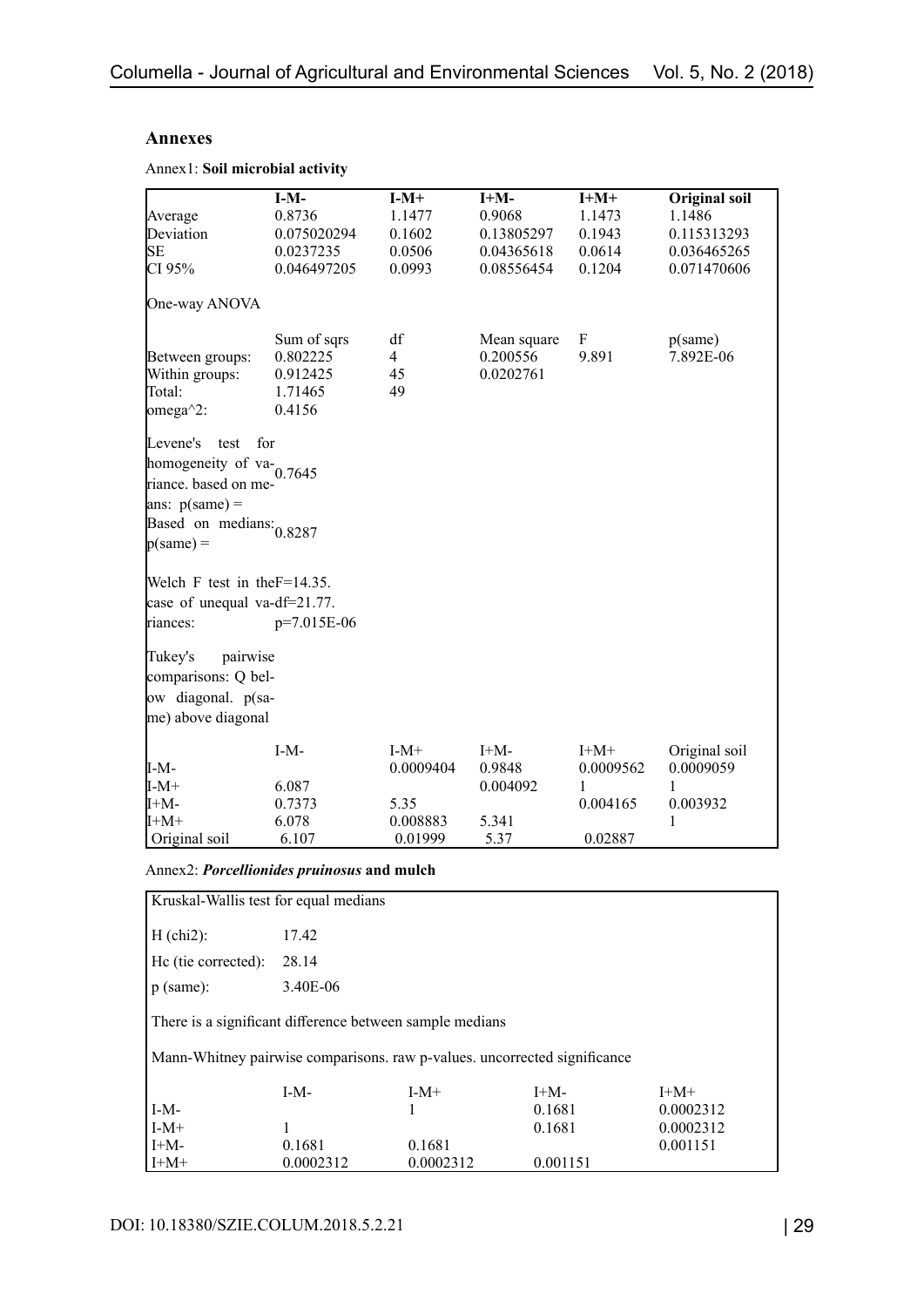|                                         | CI 95%<br>Average                    |                  |             |                                             |                 |                    |         |
|-----------------------------------------|--------------------------------------|------------------|-------------|---------------------------------------------|-----------------|--------------------|---------|
| $I-M-$                                  | 7.2                                  | 1.998778921      |             |                                             |                 |                    |         |
| $I-M+$                                  | 6.3                                  | 2.08756356       |             |                                             |                 |                    |         |
| $I+M-$                                  | 7.7                                  | 1.802267141      |             |                                             |                 |                    |         |
| $I+M+$                                  | 8.6                                  | 1.466702744      |             |                                             |                 |                    |         |
| One-factor variance analysis            |                                      |                  |             |                                             |                 |                    |         |
| Summary                                 |                                      |                  |             |                                             |                 |                    |         |
| Groups                                  | Sum<br><i><u><b>Ouantity</b></u></i> |                  | Average     | <b>Variance</b>                             |                 |                    |         |
| $I-M-$                                  | 10                                   | $\overline{72}$  | 7.2         |                                             | 10.4            |                    |         |
| $I-M+$                                  | 10                                   | 63               | 6.3         | 11.34444444                                 |                 |                    |         |
| $I+M-$                                  | 10                                   | 77               | 7.7         | 8.455555556                                 |                 |                    |         |
| $I+M+$                                  |                                      |                  | 8.6         |                                             |                 |                    |         |
|                                         | 10                                   | 86               |             |                                             | 5.6             |                    |         |
| Variance analysis                       |                                      |                  |             |                                             |                 |                    |         |
| Factors                                 | SS<br>df                             | МS               |             | F                                           | <i>p</i> -value |                    | F crit. |
| Between groups                          | 27.7                                 | 3                | 9.233333333 | 1.031657356                                 |                 | 0.3901503 2.866266 |         |
| In groups                               | 322.2                                | 36               | 8.95        |                                             |                 |                    |         |
|                                         |                                      |                  |             |                                             |                 |                    |         |
| Sum                                     | 349.9                                | 39               |             |                                             |                 |                    |         |
| <b>Annex4: Maximal number of leaves</b> |                                      |                  |             |                                             |                 |                    |         |
|                                         |                                      |                  |             |                                             |                 |                    |         |
|                                         | Average                              | CI 95%           |             |                                             |                 |                    |         |
| $I-M-$                                  |                                      | 12.1 1.110646258 |             |                                             |                 |                    |         |
| $I-M+$                                  |                                      | 11.8 0.703648605 |             |                                             |                 |                    |         |
| $I+M-$                                  |                                      | 12.5 0.602332503 |             |                                             |                 |                    |         |
| $I+M+$                                  |                                      | 12.8 1.124016514 |             |                                             |                 |                    |         |
| One-factor variance analysis            |                                      |                  |             |                                             |                 |                    |         |
| Summary                                 |                                      |                  |             |                                             |                 |                    |         |
| Groups                                  | Quantity                             | Sum              | Average     | Variance                                    |                 |                    |         |
| $I-M-$                                  |                                      | 10               | 121         | 12.1 3.211111111                            |                 |                    |         |
| $I-M+$                                  |                                      | 10               | 118         | 11.81.28888889                              |                 |                    |         |
| $I+M-$                                  |                                      | 10               | 125         | 12.50.944444444                             |                 |                    |         |
| $I+M+$                                  |                                      | 10               | 128         | 12.83.28888889                              |                 |                    |         |
| Variance analysis                       |                                      |                  |             |                                             |                 |                    |         |
| Factors                                 | SS                                   | df               | MS          | $\overline{F}$                              |                 | p-value            | F crit. |
|                                         |                                      | 5.8              |             | 3 1.933333333 0.885496183 0.45783582.866266 |                 |                    |         |
| Between groups                          |                                      | 78.6             |             |                                             |                 |                    |         |
| In groups                               |                                      |                  |             | 36 2.183333333                              |                 |                    |         |
| Sum                                     |                                      | 84.4             | 39          |                                             |                 |                    |         |
| One-way ANOVA                           |                                      |                  |             |                                             |                 |                    |         |
|                                         | Sum of sqrs                          | df               |             | Mean square F                               |                 | p(same)            |         |
| Between groups:                         |                                      | 5.8              |             | 3 1.93333                                   |                 | 0.8855 0.4578      |         |
| Within groups:                          |                                      | 78.6             | 36          | 2.18333                                     |                 |                    |         |
| Total:                                  |                                      | 84.4             | 39          |                                             |                 |                    |         |
| omega^2:                                |                                      | $-0.008662$      |             |                                             |                 |                    |         |
| Levene's test for homogeneity           |                                      |                  |             |                                             |                 |                    |         |
| of variance. based on means:            |                                      | 0.355            |             |                                             |                 |                    |         |
| $p(same) =$                             |                                      |                  |             |                                             |                 |                    |         |
| Based on medians: $p(same) =$           |                                      | 0.5658           |             |                                             |                 |                    |         |
|                                         | $F=1.004.$                           |                  |             |                                             |                 |                    |         |
| Welch F test in the case of             | $df=19.41$ .                         |                  |             |                                             |                 |                    |         |
| unequal variances:                      |                                      |                  |             |                                             |                 |                    |         |
| Tukey's pairwise comparisons: Q         | $p=0.4124$                           |                  |             |                                             |                 |                    |         |
|                                         |                                      |                  |             |                                             |                 |                    |         |
| below diagonal. p(same) above           |                                      |                  |             |                                             |                 |                    |         |
| diagonal                                |                                      |                  |             |                                             |                 |                    |         |
|                                         |                                      |                  |             |                                             |                 |                    |         |
|                                         | $I-M-$                               | $I-M+$           | $I+M-$      | $I+M+$                                      |                 |                    |         |
| $I-M-$                                  |                                      |                  | 0.9685      | 0.9298                                      | 0.7161          |                    |         |
| $I-M+$                                  |                                      | 0.642            |             | 0.7161                                      | 0.4404          |                    |         |
| $I+M-$                                  |                                      | 0.8561           | 1.498       |                                             | 0.9685          |                    |         |
| $I+M+$                                  |                                      | 1.498            | 2.14        | 0.642                                       |                 |                    |         |

# **Annex3: Maximum number of flower buds**